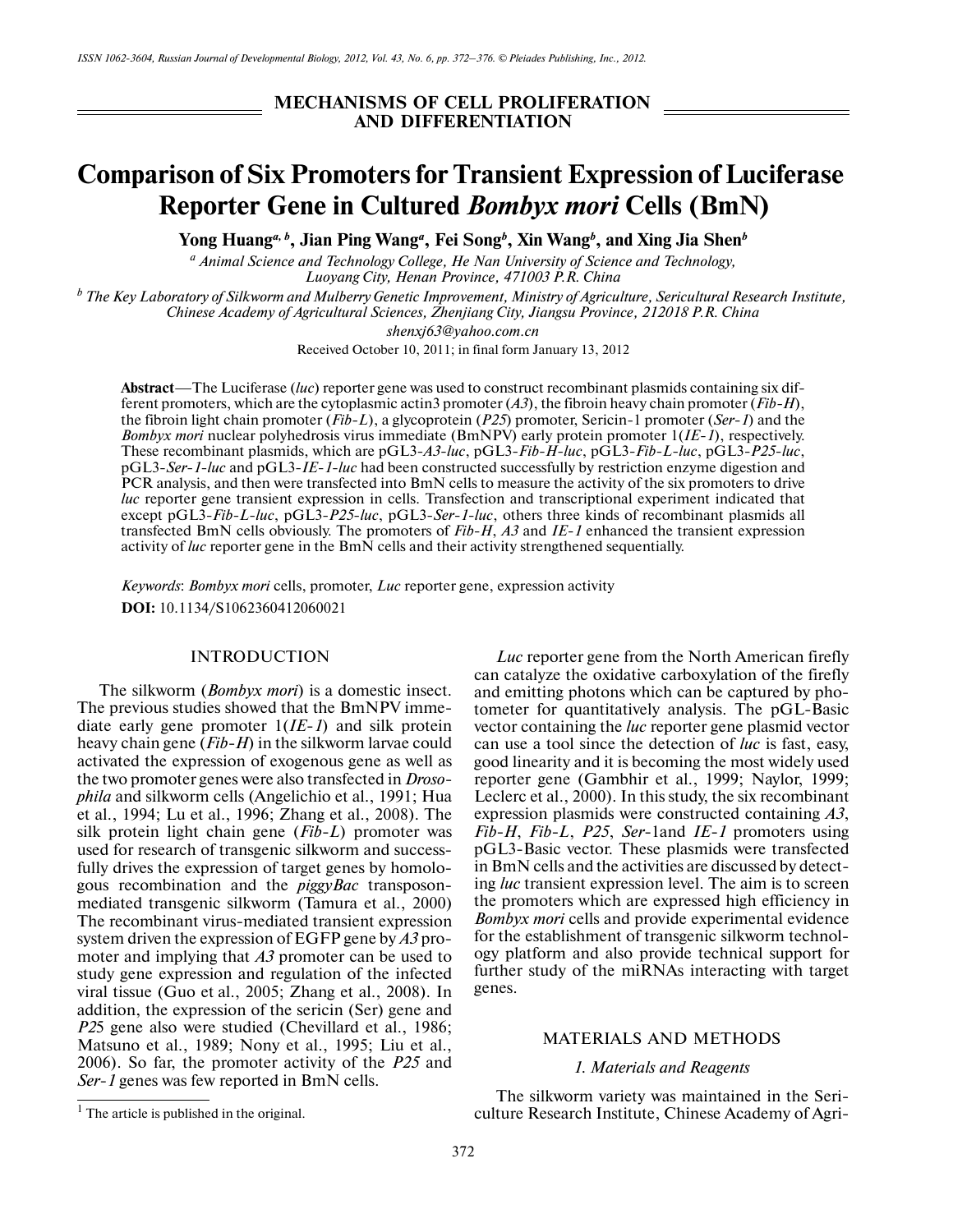| Reporter plasmids | Forward and reverse primer                 |  |  |  |
|-------------------|--------------------------------------------|--|--|--|
| $pGL3-A3-luc$     | 5'-GGAGATCTCCGCTACGATATCATTATCATA-3'       |  |  |  |
|                   | 5'-GTCCATGGCTTGAATTAGTATAGTATTATTAAATAA-3' |  |  |  |
| $pGL3$ -Fib-H-luc | 5'-GGAGATCTGAGAATGTCTGGACAG-3'             |  |  |  |
|                   | 5'-GTCCATGGTTGAGAGTTGGAACCG-3'             |  |  |  |
| $pGL3$ -Fib-L-luc | 5'-GGAGATCTCGACTCGCCAAGTTACGTC-3'          |  |  |  |
|                   | 5'-GTCCATGGGTGGTCTGTTATGTGACC-3'           |  |  |  |
| $pGL3-P25-luc$    | 5'-GGAGATCTTAGATAATTCGGCATTGTG-3'          |  |  |  |
|                   | 5'-GTCCATGGCATGTTGTTGCGCGAATAA-3'          |  |  |  |
| $pGL3-Ser-1-luc$  | 5'-GGAGATCTGCAGTATGTCGTGCTAA-3'            |  |  |  |
|                   | 5'-GTCCATGGTGAGAGTTGGAACCGAAC-3'           |  |  |  |
| $pGL3-IE-I-luc$   | 5'-GGAGATCTGATTTGCAGTTCGGGA-3'             |  |  |  |
|                   | 5'-GTCCATGGAGTCGTTTGGTTGTTCA-3'            |  |  |  |

**Table 1.** The up and down primers sequence for promoter amplification

culture Science. The plasmid of pGL-Basic vector which containing *luc* reporter gene, and the pAc5.1 plasmid and the *Bombyx mori* cell line (BmN) were preserved in our laboratory. All the restriction enzymes, high fidelity *Taq* enzyme, T4 DNA ligase and other main reagents were purchased from TakaRa. The cell culture medium TC-100, fetal bovine serum (FBS) and Lipofectamine 2000 were from Invitrogen. *Luc* assay kit was purchased from Promega.

## *2. Construct of Reporter Plasmids*

Plasmids for promoter activity measurements were constructed using pGL3-basic vector. *A3*, *Fib-H*, *Fib-L*, *P25*, *Ser-1* promoter sequence was PCR from the silkworm DNA with the primers which contained *Bgl*II and *Nco*I sites (underlined) (Table 1). The *IE*-*1* gene promoter sequence was PCR form *Bombyx mori* nuclear polyhedrosis virus DNA, which also con tained the same *Bgl*II and *Nco*I sites. The amplified fragment was treated with *Bgl*II and *Nco*I and then ligated into the vector pGL3-basic vector in the upstream of *luc* gene sequence to form the recombi nant plasmids pGL3*-Fib-H-luc*, pGL3*-Fib-L-luc*, pGL3*-P25-luc*, pGL3*-Ser-1-luc* and pGL3*-IE-1-luc.*

#### *3. Cell Culture and Transient Transfections*

The BmN cells were seeded into 12 cm<sup>2</sup> flasks at a density of about  $5 \times 10^5$  cells/mL and cultured for 48 h. Before transfection, the medium was removed and the cells were washed three times by serum-free TC-100 medium. The cells were transfected with 100 μL trans fection solution containing 5 μL Lipofectamine 2000 and 1 μg recombinant reporter plasmid DNA in 1 mL serum-free medium for 4–6 h. Then the serum-free

RUSSIAN JOURNAL OF DEVELOPMENTAL BIOLOGY Vol. 43 No. 6 2012

medium was replaced by TC-100 medium supple mented with 10% fetal bovine serum, penicillin (200 μg/mL) and streptomycin (100 μg/mL) at  $27^{\circ}$ C with 5%  $CO<sub>2</sub>$ . The 0.5 µg normalization plasmids pAc5.1 plasmid was accompanied with reporter plasmid for transfection. Cells transfected with pGL-basic vector served as the blank.

## *4. Luciferase Assay*

Three independent transfections with triplicates each time were performed, and cell lysates were col lected 48 h after transfection, cells were washed with phosphate-buffered saline (PBS, pH 7.4) and treated with lysis buffer for *luc* assays. *Luc* activities were mea sured according to the manufacturer's instructions (Promega). Relative recombinant reporter plasmids activity for treated cells was obtained by normalization to non-promoter treated pGL Basic vector, respec tively. *Luc* activity was normalized to a co-transfected plasmid pAc5.1 expressing β-galactosidase. Each experiment was repeated more than three times, and the averages were used in comparisons.

## RESULTS

# *1. Identification of Recombinant luc Expression Vectors*

The recombinant plasmids were constructed as fol lows (Figure 1). The 532 bp *A3*, 487 bp *Fib-H*, 602 bp *Fib-L*, 1233 bp *P25*, 566 bp *Ser-1* and 632 bp *IE*-*1* promoters sequence were digested by *Bgl*II and *Nco*I and subcloned to pGL3-basic vector. PCR products (Figure 2) and restriction enzyme digestion products were analyzed on agarose gel (Figure 3). The results showed that these promoters sequences were success fully cloned into upstream of the *luc* reporter gene.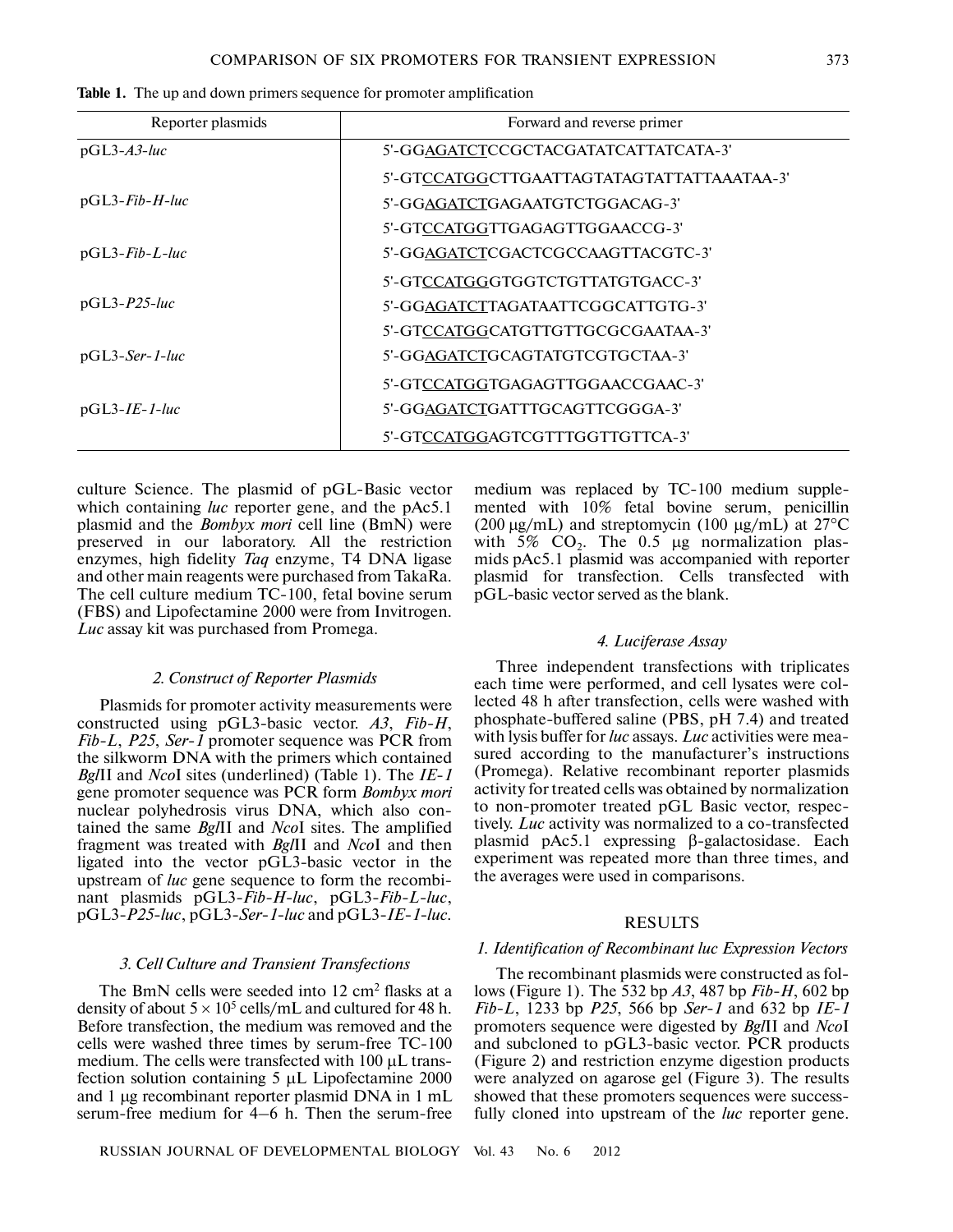

**Fig. 1.** Construction of recombinant promoter plasmid.





**Fig. 2.** The amplication resilt of promoter by PCR. Marker DL2000; 1, *IE-1*; 2, *Ser-1;* 3, *P25;* 4, *A3;* 5, *Fib-H*; 6, *Fib-L.*

**Fig. 3.** Double enzyme digestion of recombinant plasmid. Marker DL2000; 1, *IE-1;* 2, *Ser-1*; 3, *P25*; 4, *A3*; 5, *Fib-H*; 6, *Fib-L.*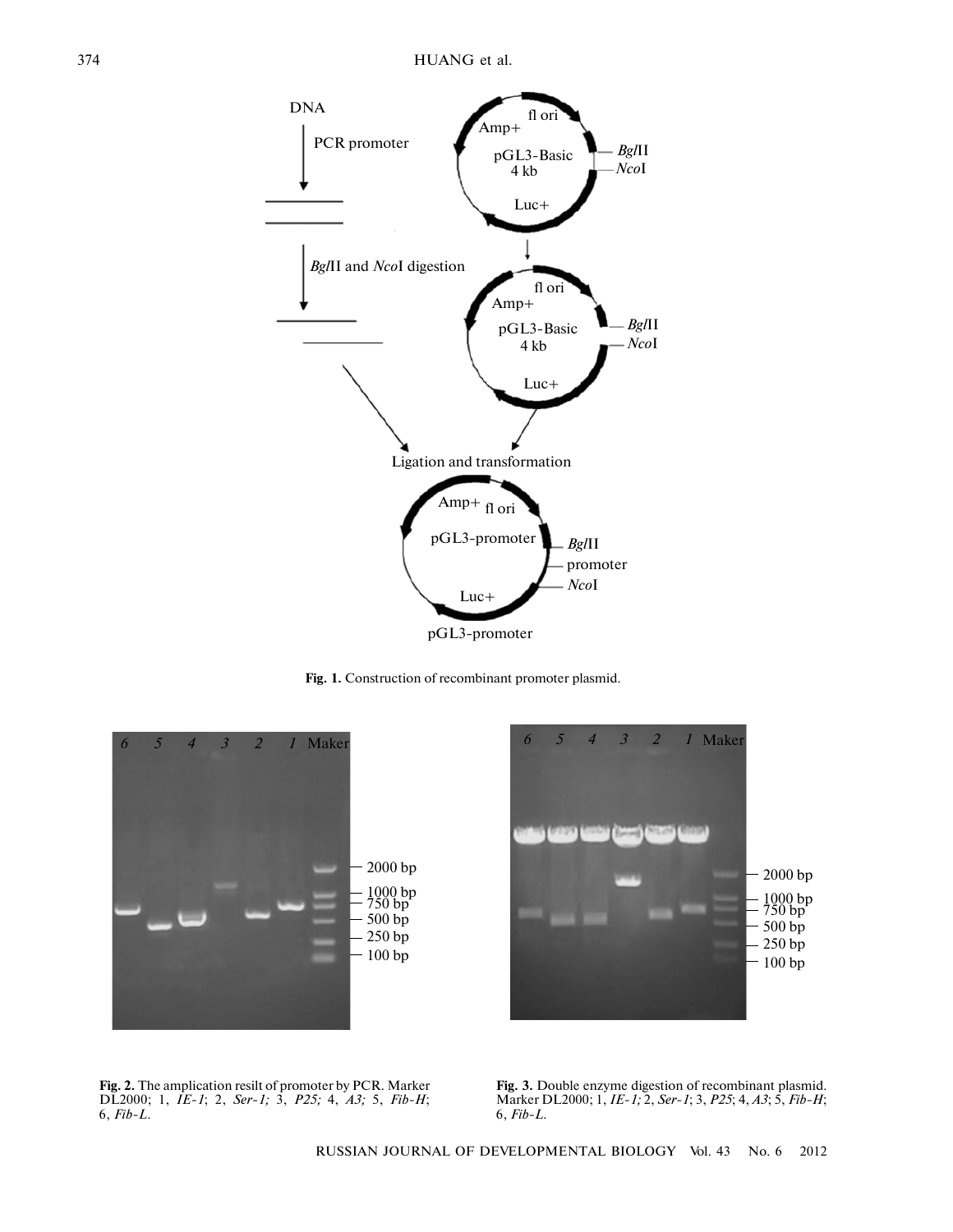| Reporter                                  |                             |                       | $pGL3-IE-1-luc$   $pGL3-A3-luc$   $pGL3-Fib-H-luc$   $pGL3-Ser-1-luc$   $pGL3-Fib-L-luc$   $pGL3-P25-luc$ |                     |                     |                     |
|-------------------------------------------|-----------------------------|-----------------------|-----------------------------------------------------------------------------------------------------------|---------------------|---------------------|---------------------|
| Luciferase<br>activities.<br>c.p.m per ug | $5426354 \pm$<br>66054.1919 | $13879 \pm$<br>971.48 | $12572 \pm$<br>192.27                                                                                     | 5310 $\pm$<br>80.43 | 4700 $\pm$<br>60.18 | $1020 \pm$<br>10.66 |

**Table 2.** Luciferase activity of the six reporter plasmids in BmN cells

Note: The data shown in the table are the average of three separate experiments after being normalized by blank control, β-galactosidase activites and total protein of cell extract. *Luc* activity of pGL-Basic transfected BmN cells (blank control) was 57 c.p.m ± 8.34 c.p.m.

The sequence of the PCR products and resulting plas mids were confirmed by sequencing performed by a commercial service provider (TakaRa).

#### *2. Transient Expression Analysis in BmN Cells*

The six constructed reporter plasmids were sepa rately transfected into BmN cells at the same time. The promoters of *P25*, *Fib-L*, *Ser*-*1*, *Fib-H*, *A3* and *IE*-*1* enhanced the transient expression activity of *luc* reporter gene in the BmN cells and their activity strengthened sequentially (Table 2). *Luc* activities sug gested that the combination of six promoters all drive the transient expression of luc in BmN cells. The results showed that the promoters of *P25*, *Fib-L*, *Fib-H*, *Ser-1*, *A3* and *IE*-*1* enhanced the transient expression activity of *luc* reporter gene in the BmN cells and their activity strengthened sequentially. Compare with others five promoters, the activity of *P25* promoter are the lowest. The activity of the *IE*-*1* promoter was the highest and was approximately 50 thousand-fold higher than the *P25* promoter. The transfection results also showed that the luc activity of pGL-Basic is the most weakest and enzyme activity was only 57 photon counts per minute (c.p.m). The results implied that pGL-Basic freeing promoter in the silkworm Bm cells was nearly no expressed.

## DISCUSSION

At present, the cell transient transfection technol ogy is the perfect. Previous studies for promoter are frequently performed in transiently transfected cells before further the analysis of *cis-*regulatory elements, which gives reproducible results and detect readily expression of *luc* reporter gene (Shen et al., 2004; Tang et al., 2005). But different cell lines will significantly affect the transfectional efficiency (Elnitski and Hard ison, 1999). The ten times repeated experiments were carried out and the four times of them is effective indi cating the use of cationic liposome-mediated method can mediate exogenous plasmid into the suspension cells.

In the recombinant six promoter plasmids, *IE*-*1* promoter has the highest expression of *luc* activity, *A3* and *Fib-H* have intermediate expression of *luc* activity, the remaining *P25* promoter activity is the lowest in BmN cells excepting for *Fib-L* and *Ser*-*1* promoter. It may be due to the length of the cloned promoter fragment or the source of the cell lines which affect the promoter activity. BmN cells, established from the ovarian tissue of silkworm, maybe have non-omnipo tence. It is worthy of investigating further whether the cell strains is related to the promoter activity expres sion in transient transfection. Based on our experi mental results, *IE*-1, *A3* and *Fib-H* promoters should be chose firstly in vitro using *Bombyx mori* cells lines.

The construction of these plasmids provides a good tool in our study. It can be used as positive control for gene promoter analysis and compared with results of transfection of recombinant plasmid to determine the transcriptional affect of different *cis*-acting element. We might insert promoter elements of the specific region into upstream or downstream sequence of the pGL3-Basic vector to further analyze biological role of promoter by *luc* expression changes and found the core promoter sequence which may play a key role in the transcription process. Meanwhile, we can compre hend the role of the specific trans-acting factors which may regulate the level of expression. There are many papers which have been reported to clone the 3'-UTR of the target gene of interest immediately downstream of the *luc* sequence contained in the reporter plasmid and verify the role of miRNAs genes (Pais et al., 2010; Lewis et al., 2003; Kuhn et al., 2008; Lee et al., 2008). The construction of promoter plasmid not only pro vide tools to test gene expression at the cellular level but also aid us to constructed different reporter gene plasmid for different types of cells, which were trans fected with the reporter gene plasmid.

# ACKNOWLEDGMENTS

This research was supported by Doctoral Science Foundation of He Nan University of Science and Technology and the Natural Science Foundation of China (31172266).

#### REFERENCES

- Angelichio, M.L., Beck, J.A., Johansen, H., and Ivey- Hoyle, M., Comparison of Several Promoters and Polyadenylation Signals for Use in Heterologous Gene Expression in Cultured *Drosophila* Cells, *Nucleic Acids Res.*, 1991, vol. 19, pp. 5037–5043.
- Chevillard, M., Couble, P., and Prudhomme, J.C., Com plete Nucleotide Sequence of the Gene Encoding the *Bombyx mori* Silk Protein P25 and Predicted Amino